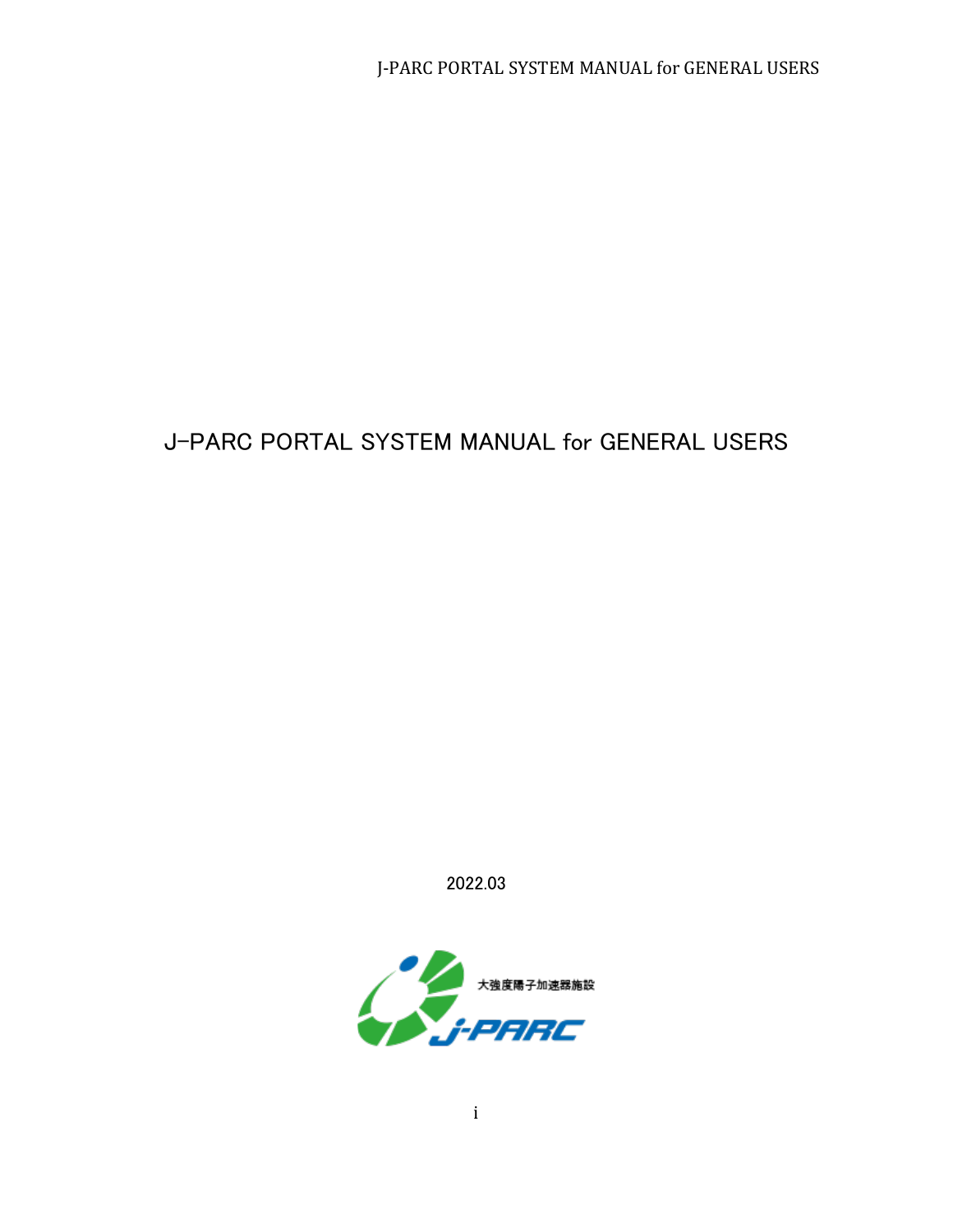### **MENU**

- 1. What is J-PARC PORTAL SYSTEM
- 2. User Registration (New users)
- 3. Log in
- 4. Personal Procedure
- 5. Procedures status for each assignment
- 6. Confirm and Change personal profile
- 7. Password reissue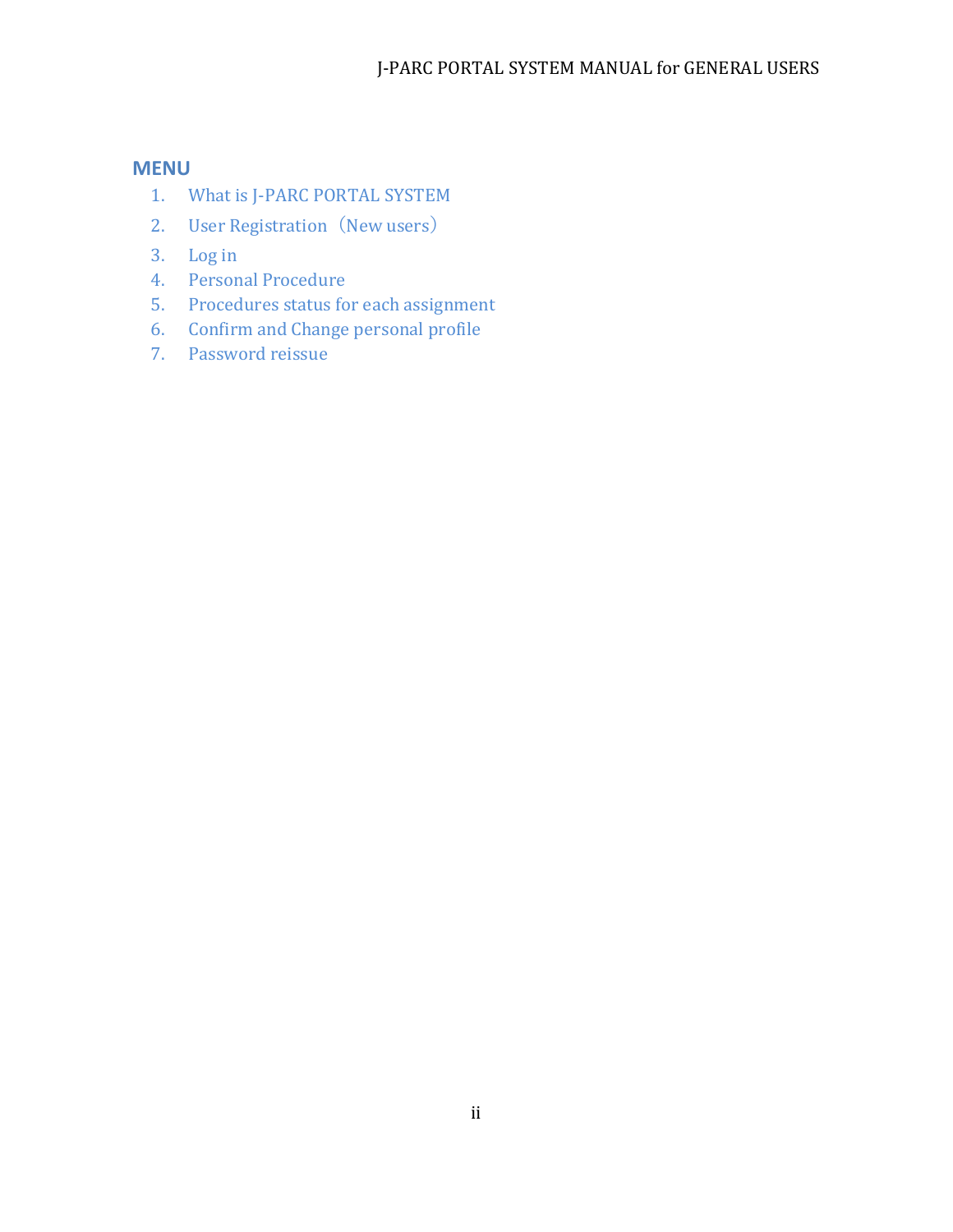### **What is J-PARC PORTAL SYSTEM**

#### Entrance of following related systems.

- [User Support](https://jus.j-parc.jp/) System – J-PARC Proposal Submission System – J-PARC [Proposal](https://jpms.j-parc.jp/j-pas/)  [Review](https://jpms.j-parc.jp/j-pas/) System - [J-PARC Publication Database](https://jpd.j-parc.jp/pds/)

This portal system provides users about notice for related systems and the proceeding status for related procedures. In addition, it's available to create and manage with a single account for all systems.

# **User Registration (Create new account)**

Account for Portal System is required to use. Registration of account is directed in the following passage.

Moreover registered account is able to log in to the related systems by integrating with the related systems. Read more at 'Integrate My Accounts'

1. Click 'user registration' on navigation bar at top of site to move to form for email.

| <b>J-PARC Portal</b><br>Link $\blacktriangledown$ |                                                                    | English $\blacktriangleright$ |                                                                | Password reissue user registration $\, \circledR \,$<br>Login |
|---------------------------------------------------|--------------------------------------------------------------------|-------------------------------|----------------------------------------------------------------|---------------------------------------------------------------|
| <b>Notice</b><br>$\checkmark$                     |                                                                    |                               |                                                                |                                                               |
| There is no notification.                         |                                                                    |                               | $\stackrel{\scriptscriptstyle \Delta}{\scriptscriptstyle \mp}$ | <b>M</b> U-PARC MLF                                           |
| $\checkmark$                                      | Operating environment (recommended)                                |                               |                                                                | <b>J-PARC Center Users Office</b>                             |
| Microsoft Windows <sup>®</sup>                    | Microsoft Edge <sup>®</sup> latest version<br>$\sim$ $\sim$ $\sim$ |                               |                                                                |                                                               |

2. Enter e-mail address and click 'send' then e-mail for registration will be sent to the address you entered.

Please check the address when noting happens after a while.

| New user registration |  |
|-----------------------|--|
|                       |  |
| mail address          |  |
| Send                  |  |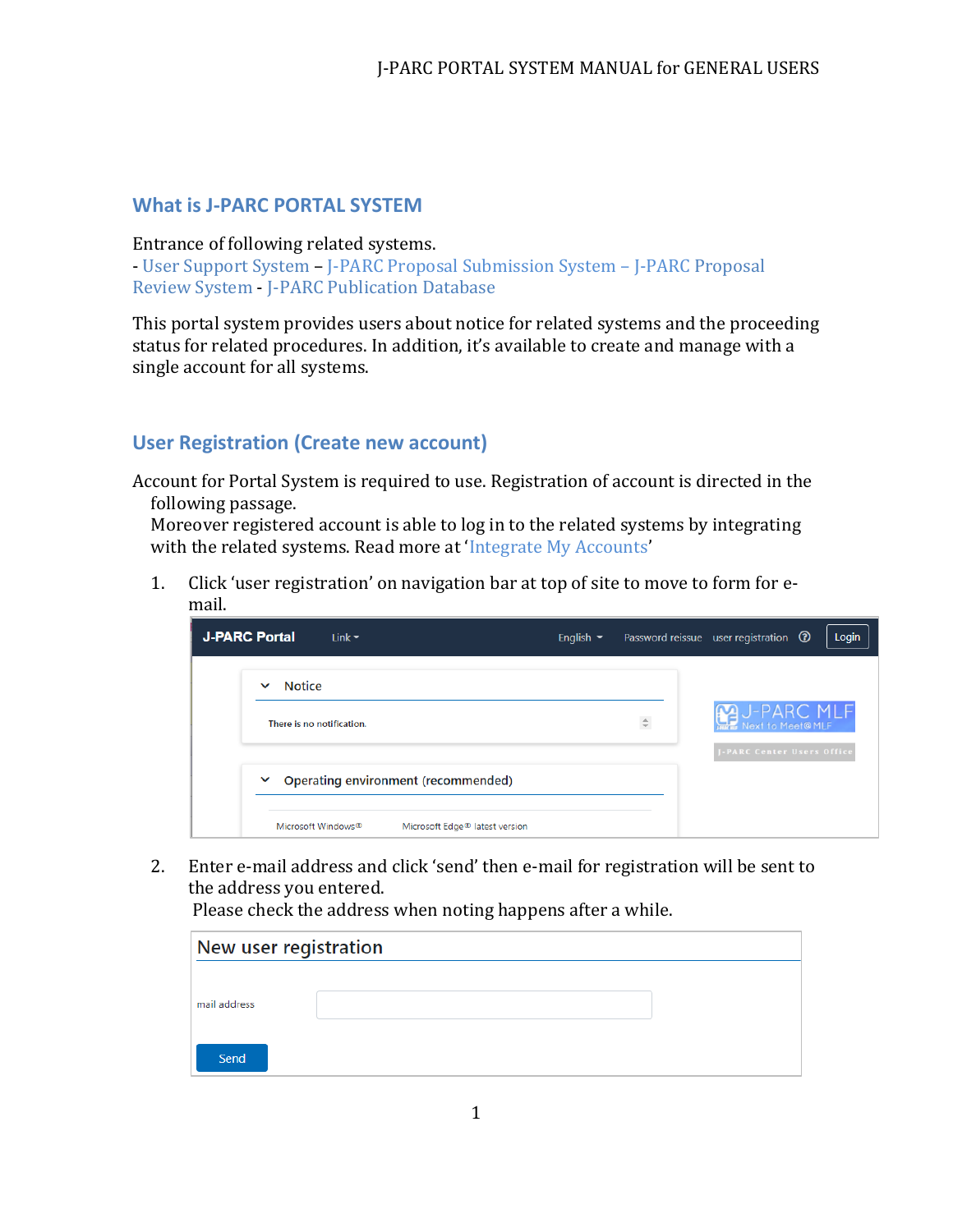3. Click URL on the e-mail to open registration form. Enter the required information and click registration button. When user registration is completed, log-in is active.

E-mail address which the owner entered at first is to be Log-in ID. Please note that Log-in ID is unable to be changed once it's registered still the e-mail address is able to change.

| New user registration        |         |      |             |
|------------------------------|---------|------|-------------|
| *Is a required item.         |         |      |             |
| <b>Personal information</b>  |         |      |             |
| Full name *                  | Surname | Name | middle name |
| Name (in Roman<br>letters) * | Surname | Name | middle name |
| Kana name *                  | Surname | Name | middle name |
| Birthday *                   |         |      |             |

# **Log-in**

Click 'Login' button at navigation bar stored at top of site to log in. After log-in, portal top page provides notice for related systems and the proceeding status for related procedures.

| <b>J-PARC Portal</b> | Link $\blacktriangledown$      |                                            | English $\blacktriangleright$ |              | Password reissue user registration <sup>(2)</sup><br>Login |
|----------------------|--------------------------------|--------------------------------------------|-------------------------------|--------------|------------------------------------------------------------|
|                      | <b>Notice</b><br>$\checkmark$  |                                            |                               |              |                                                            |
|                      | There is no notification.      |                                            |                               | $\hat{\div}$ | <b>MU-PARC MLF</b>                                         |
|                      | $\checkmark$                   | Operating environment (recommended)        |                               |              | <b>J-PARC Center Users Office</b>                          |
|                      | Microsoft Windows <sup>®</sup> | Microsoft Edge <sup>®</sup> latest version |                               |              |                                                            |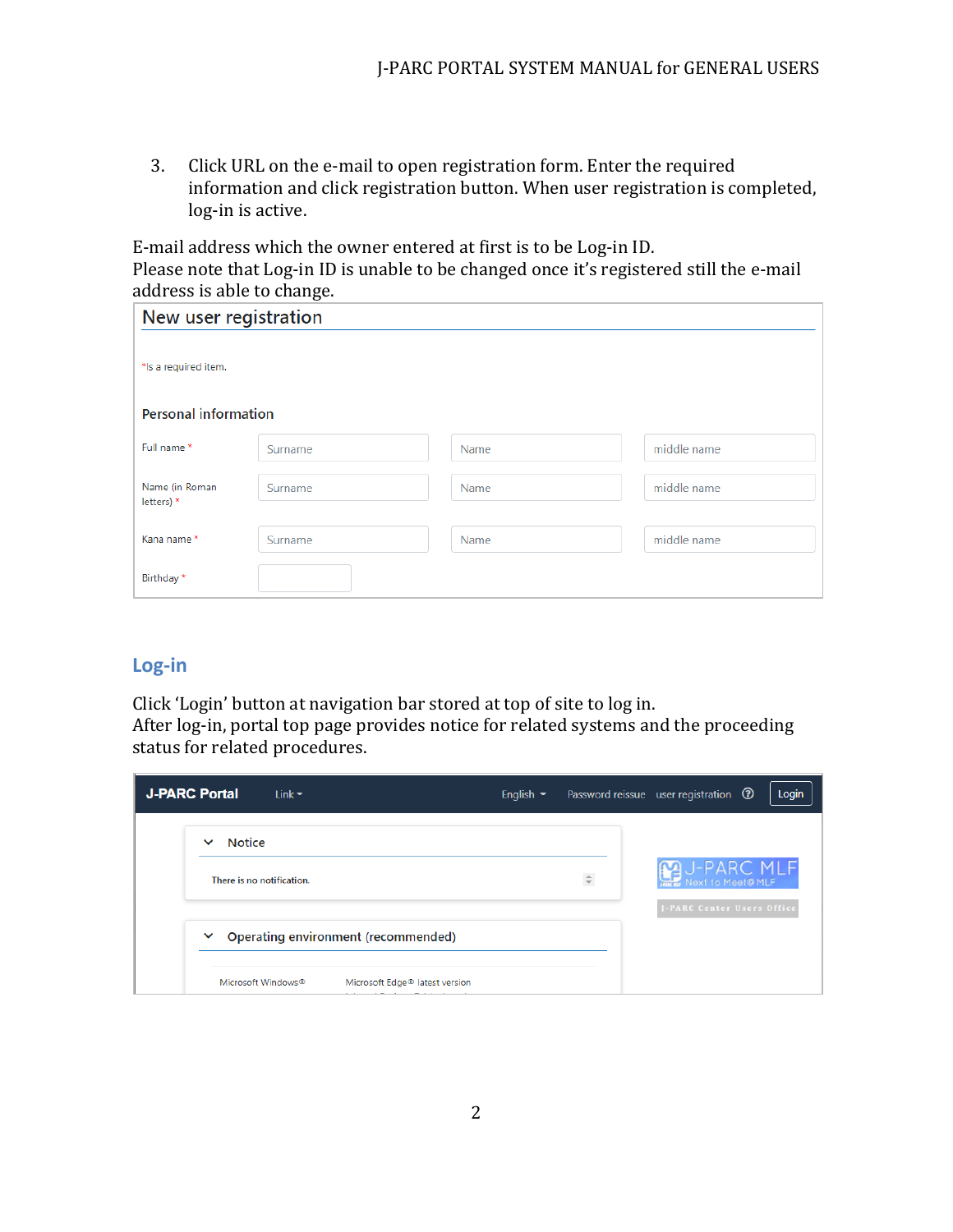# **Personal Procedure**

After log-in, attendance status for safety education is presented at top page. Click any of title of course to begin attending training course through User Support System.

| <b>Safety education 2021</b>                     | <b>Status</b> |
|--------------------------------------------------|---------------|
| <b>MLF Facility safety instruction</b>           | Not yet       |
| <b>Safety education 2022</b>                     | <b>Status</b> |
| There is no safety education video.              |               |
| There is safety education that I have not taken. |               |

# **Procedures status for each assignment**

Active/non-active proposal numbers are listed at top page.

Proposal numbers is not active of which the Principle Investigator (PI) has not confirmed. Click triangle mark at left side of listed items to see further status of procedure.

| <b>Issue number</b> | <b>Beamline</b> | <b>Experiment</b><br>manager | <b>Issue name</b> |
|---------------------|-----------------|------------------------------|-------------------|
| 2022A0366           | (jrs) TEST-1    |                              | TEST_2022A0366    |
| <b>TEST Nendo</b>   | $(irs)$ TEST-1  |                              | <b>TEST Nendo</b> |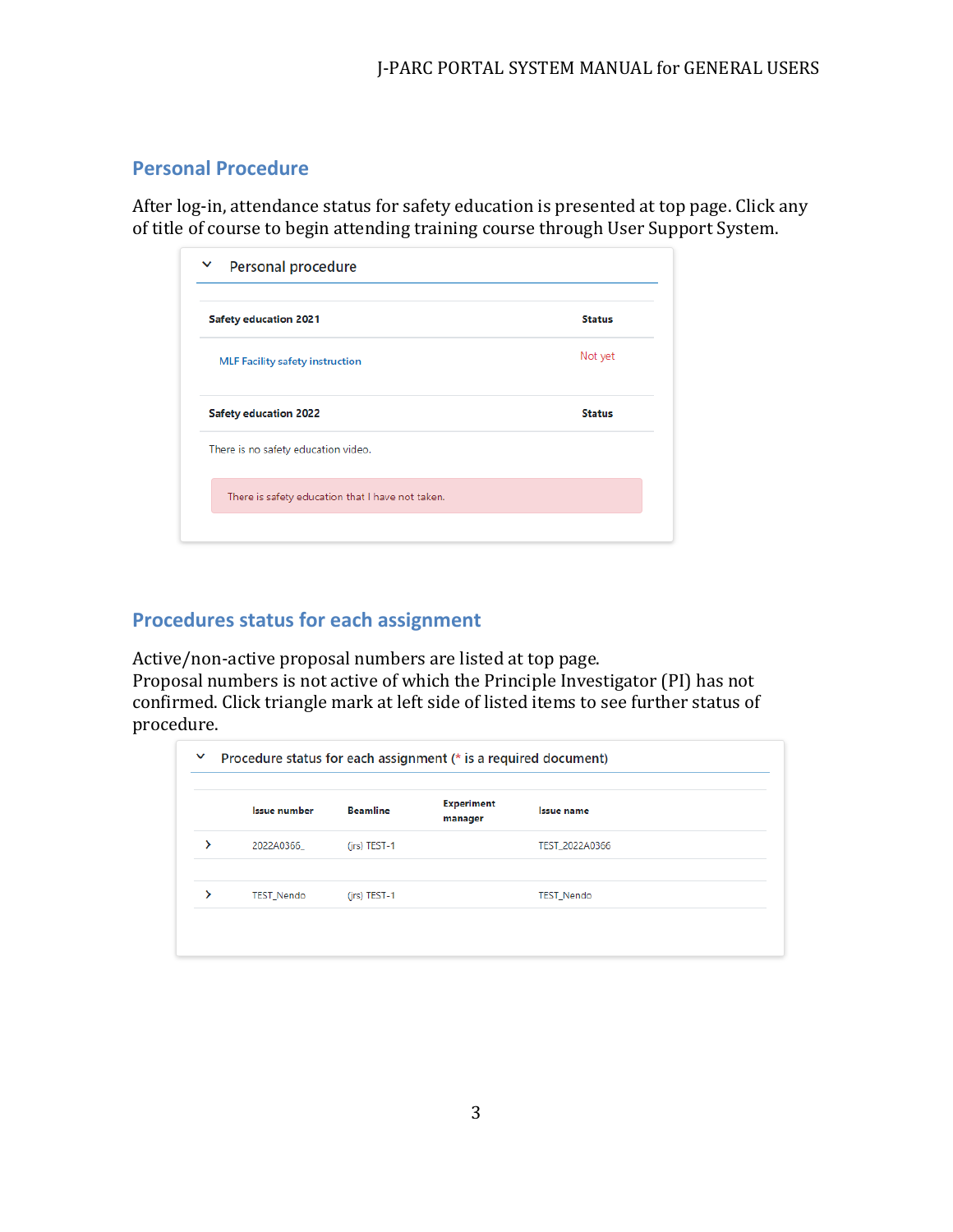#### **Experiment manager procedures**

Proceeding status for important application forms of which Principle Investigator (PI) should submit.

Click 'Check all applications' to confirm status of submission.

When links of 'Registration' and 'add to' are active at Application status, click the link to perform the procedure through User Support System.

| Experiment manager procedure                           | <b>Q</b> Check all applications <b>@</b> help |
|--------------------------------------------------------|-----------------------------------------------|
| Application form (excerpt of important ones)           | <b>Application status</b>                     |
| List of experimental equipments to be carried into MLF | Not yet (Registration)                        |
| Samples and Reagents Declaration                       | Not yet (Registration)                        |

### **Experiment Participant Procedure**

Ease status of all participant(s).

Click 'Check all applications' to confirm status of submission. If the owner is Principle Investigator (PI), the page shows participant's status. If not, the page shows only personal status.

When links of registration and 'Registration' and 'add to' are active at status, click the link to perform the procedure through User Support System.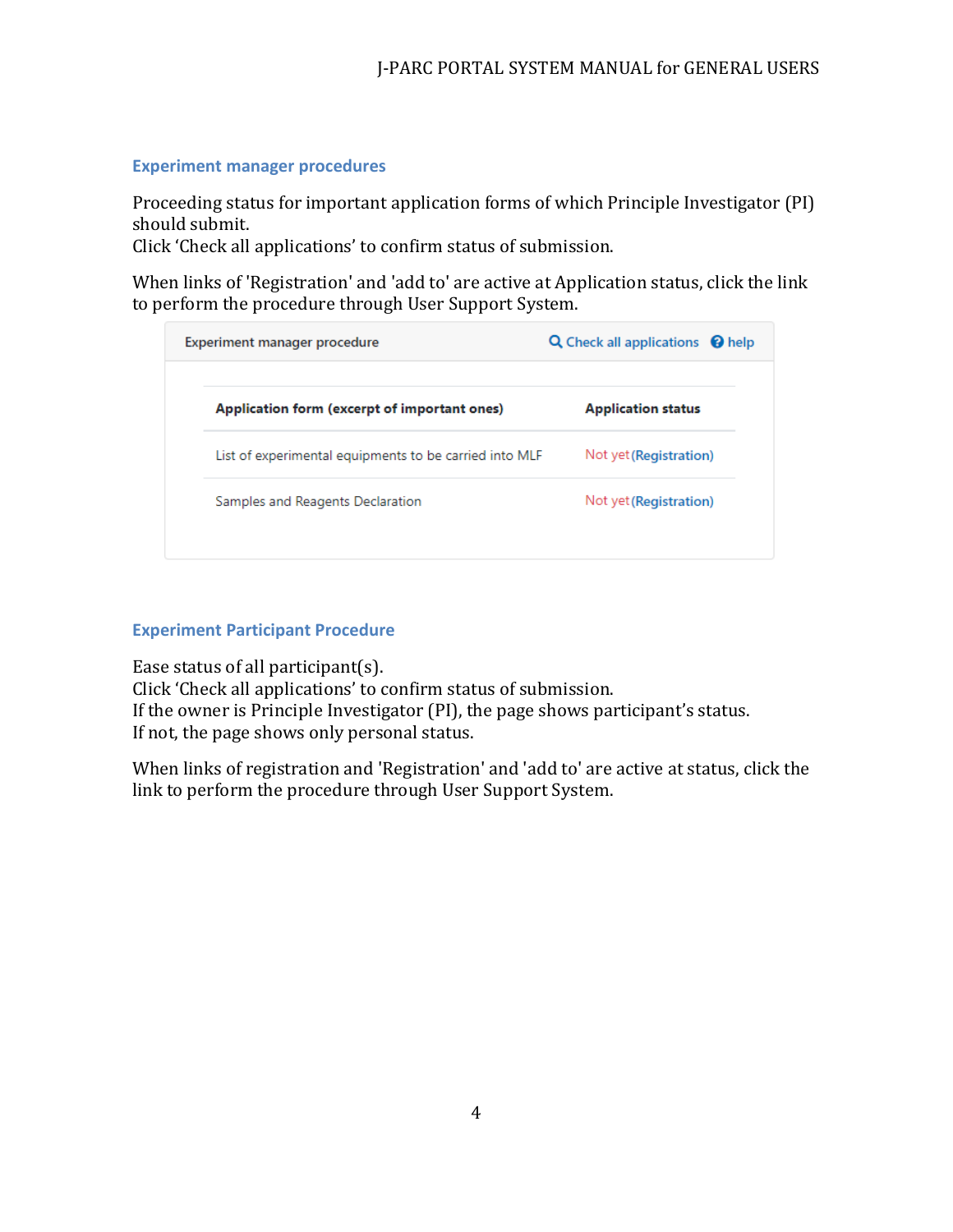

#### **Admission application form**

Status of application to visit J-PARC. Click the link to perform the procedure through User Support System. Click 'Details/Change/cancel' to perform further procedures through User Support System.

| <b>Admission application form</b> |                         | $+$ add to $\bigcirc$ help |
|-----------------------------------|-------------------------|----------------------------|
| <b>Application number</b>         | <b>Visit period</b>     | last updated               |
| J2021-00016616-001                | 2022/01/25 ~ 2022/01/26 | 2022/01/25                 |
| >> Details                        |                         |                            |
| C Change                          |                         |                            |
| <b>mm</b> cancel                  |                         |                            |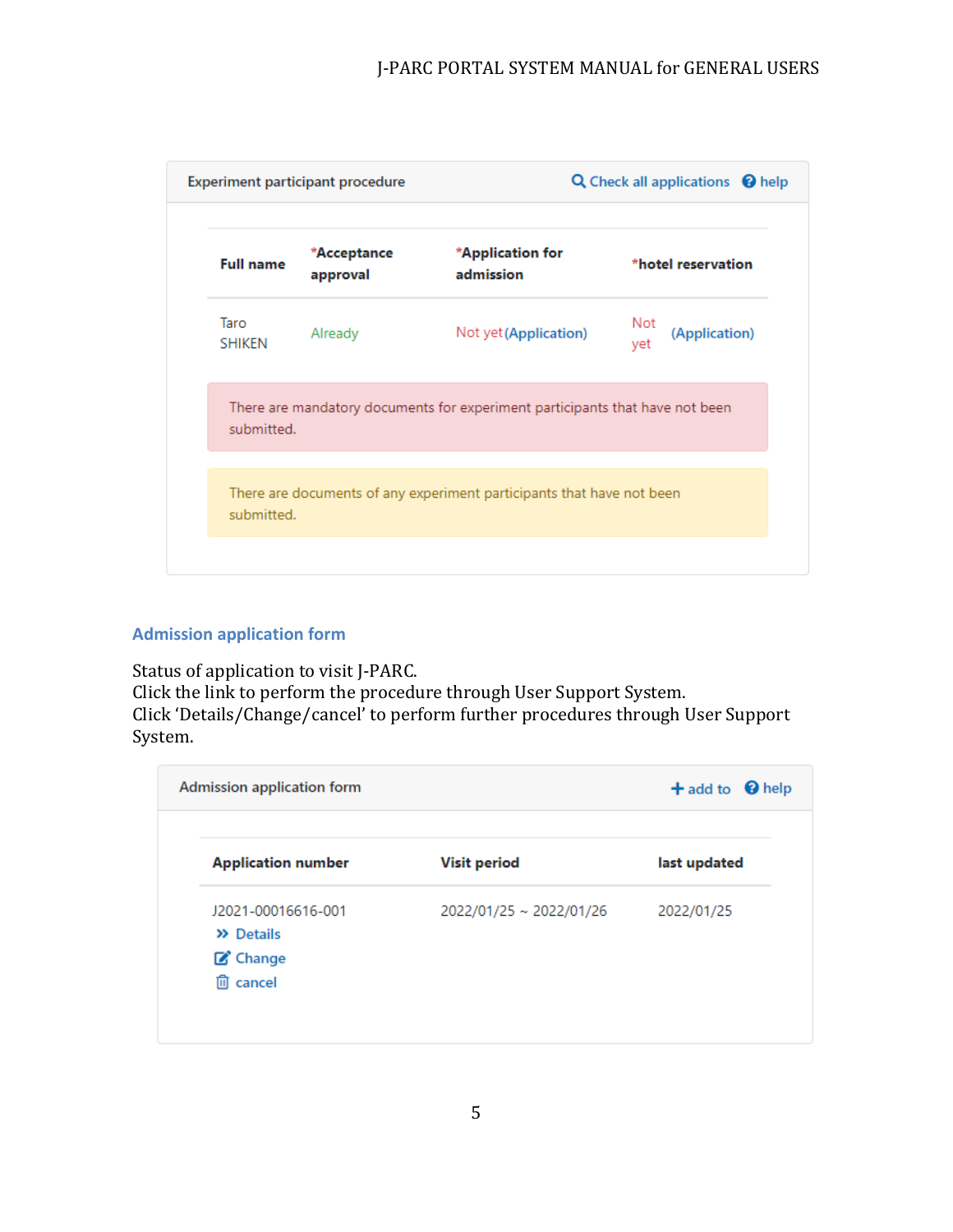#### **Hotel reservation**

Reservation status for accommodation.

Click the 'add to' link to book new reservation through User Support System. Click 'Details/Change/cancel' to perform further procedures through User Support System.

| <b>Reservation</b><br>No.                                                           | <b>Accommodation</b><br>application<br>period | lodging | <b>Accommodation</b><br>fee | last<br>updated |
|-------------------------------------------------------------------------------------|-----------------------------------------------|---------|-----------------------------|-----------------|
| D <sub>2021</sub> -<br>00007502<br>$\lambda$ Details<br>C Change<br><b>血</b> cancel | 2022/01/26 $\sim$<br>2022/01/27               | Tokai   | Not yet                     | 2022/01/25      |

# **Confirm and Change personal profile**

1. After log-in, click icon of profile at navigation bar stored at top of site to log in.



- 2. Select a task from menu on the page.
- User information correction
- Change Password
- Account integration
- View login history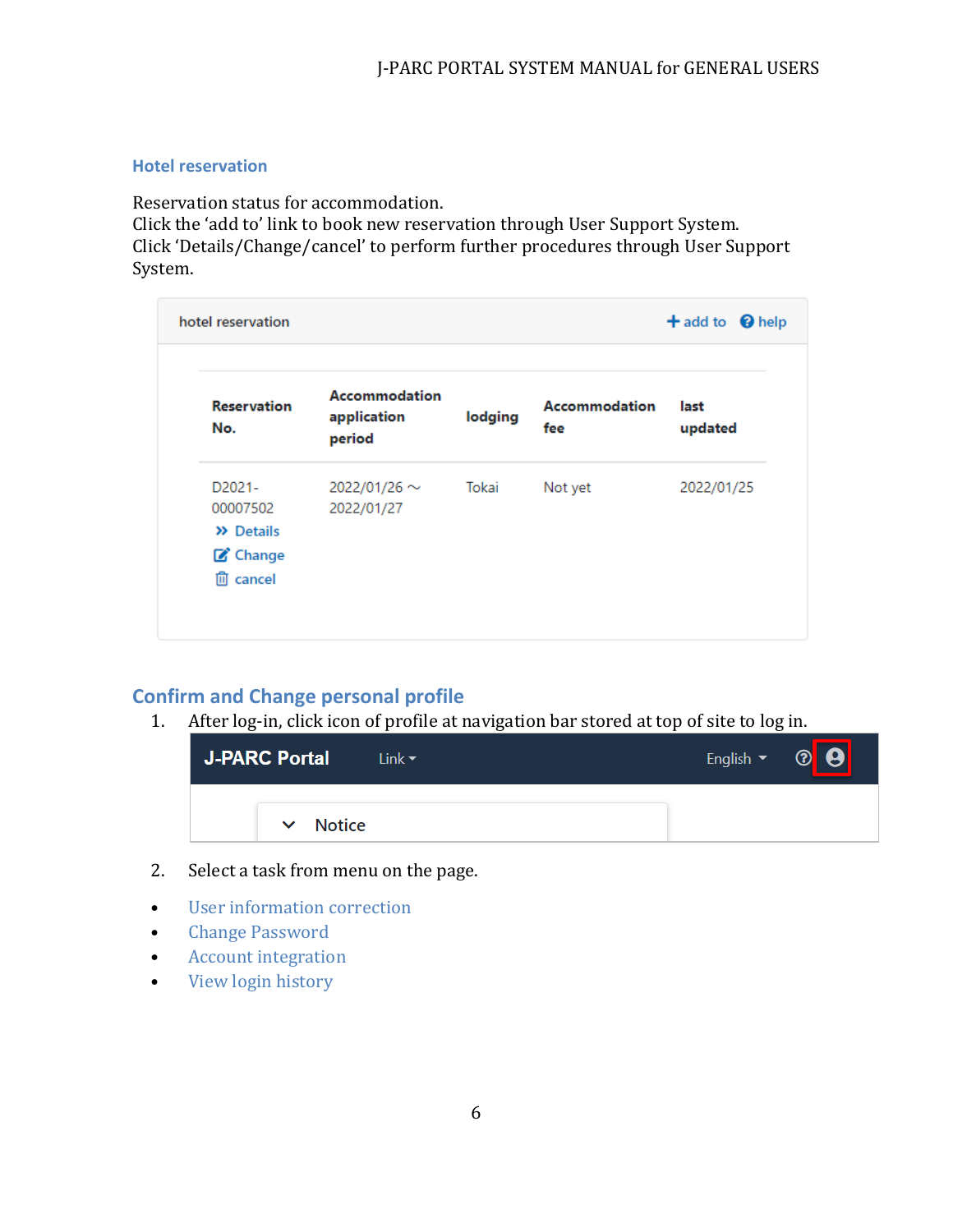#### **User information correction**

1. Click 'User information correction' to perform modification of profile.

# 2. Rewrite on the form and click 'Change' button.

|                                | User information correction |                 |               |
|--------------------------------|-----------------------------|-----------------|---------------|
| * Is a required item.          |                             |                 |               |
| <b>Personal information</b>    |                             |                 |               |
| Full name *                    | 試験                          | 太郎              | middle name   |
| Name (in Roman<br>letters) $*$ | <b>SHIKEN</b>               | <b>TaroTaro</b> | <b>PORTAL</b> |
| Kana name*                     | シケン                         | タロウ             | middle name   |
| Birthday *                     | 2022/01/25                  |                 |               |

#### **Change Password**

- 1. Click 'Change Password' to perform changing password.
- 2. Enter current password and new password in order, then click 'change' button.

| <b>Change Password</b>                                                                                                        |                                                                                                                                  |
|-------------------------------------------------------------------------------------------------------------------------------|----------------------------------------------------------------------------------------------------------------------------------|
|                                                                                                                               |                                                                                                                                  |
| Current password                                                                                                              |                                                                                                                                  |
| New password                                                                                                                  |                                                                                                                                  |
| New password<br>(confirmation)                                                                                                | $\Box$ Show password                                                                                                             |
| The password must meet the following rules:<br>. Number of characters: 8 to 99 characters<br>· Include 4 different characters | . Available characters: Half-width alphanumeric characters<br>. Include two or more alphabets and one or more numbers or symbols |
| Change                                                                                                                        | Check the above contents and click the "Change" button.                                                                          |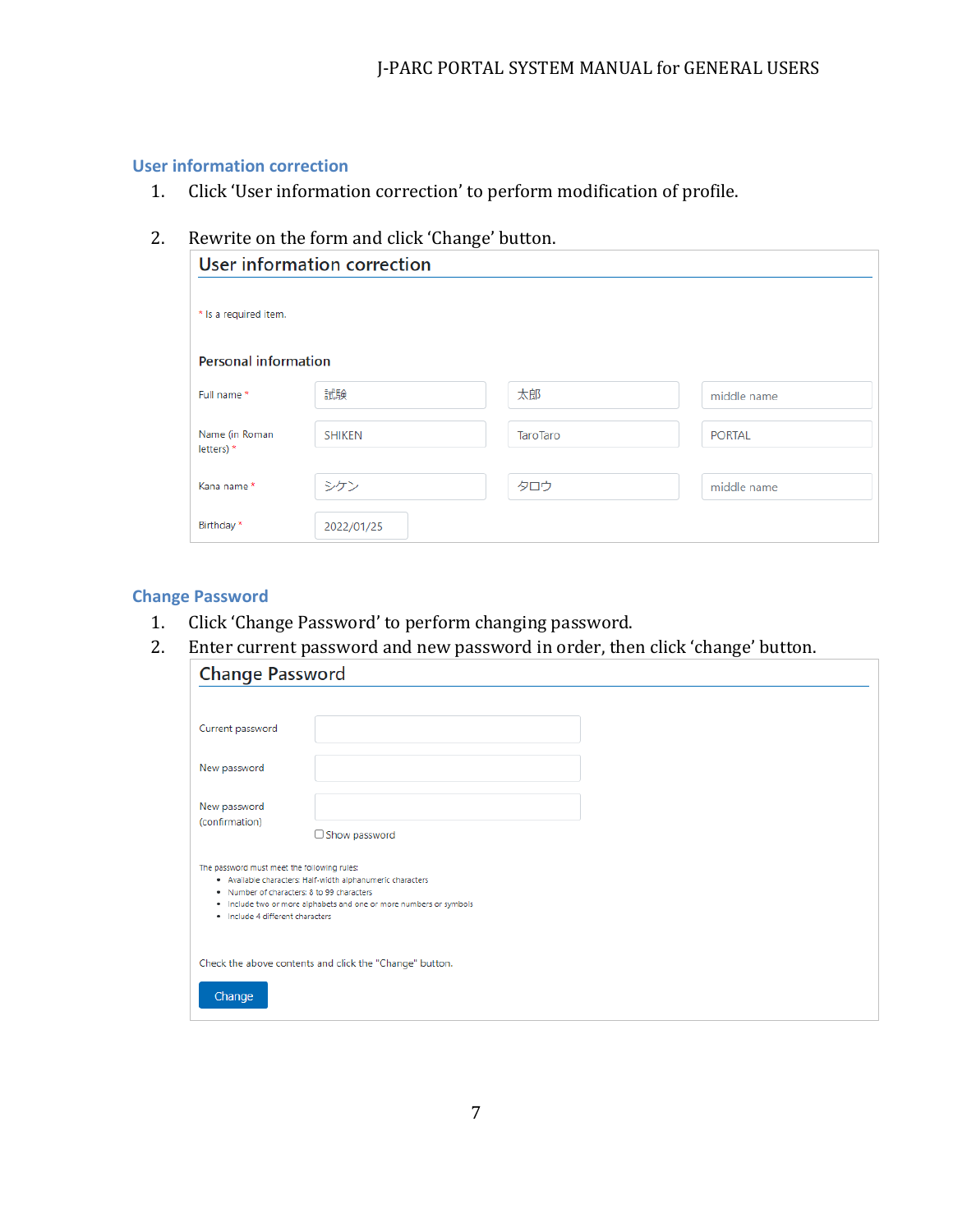#### **Account Integration**

Account Integration: Authentication scheme that allows a user to log in with a single ID to any of several related systems. Link account of this system and other related systems. This is called as a single-sign-on (SSO). Direction to integrate accounts.

- 1. Click 'Account integration' to perform integration.
- 2. Select systems to be linked, then enter the log-in ID and password of the system to be linked. Click 'confirmation' button to complete the procedure.
- 3. Next, confirm at confirmation page and click 'Integration' button.

| <b>Personal information</b>           |                                     | System linkage information                                 |              |
|---------------------------------------|-------------------------------------|------------------------------------------------------------|--------------|
| Full name                             | <b>Taro SHIKEN</b>                  | User support system / research result<br>management system | Combined     |
| mail address                          | shiken@post.j-parc.jp               | Proposal Review System                                     | Unintegrated |
| Affiliation name                      | J-PARC                              |                                                            |              |
|                                       |                                     | Proposal Submission System                                 | Combined     |
|                                       |                                     |                                                            |              |
|                                       | Integration source user information |                                                            |              |
|                                       | Please select                       | ÷                                                          |              |
|                                       | shiken@post.j-parc.jp               |                                                            |              |
| Target system<br>Login ID<br>password |                                     |                                                            |              |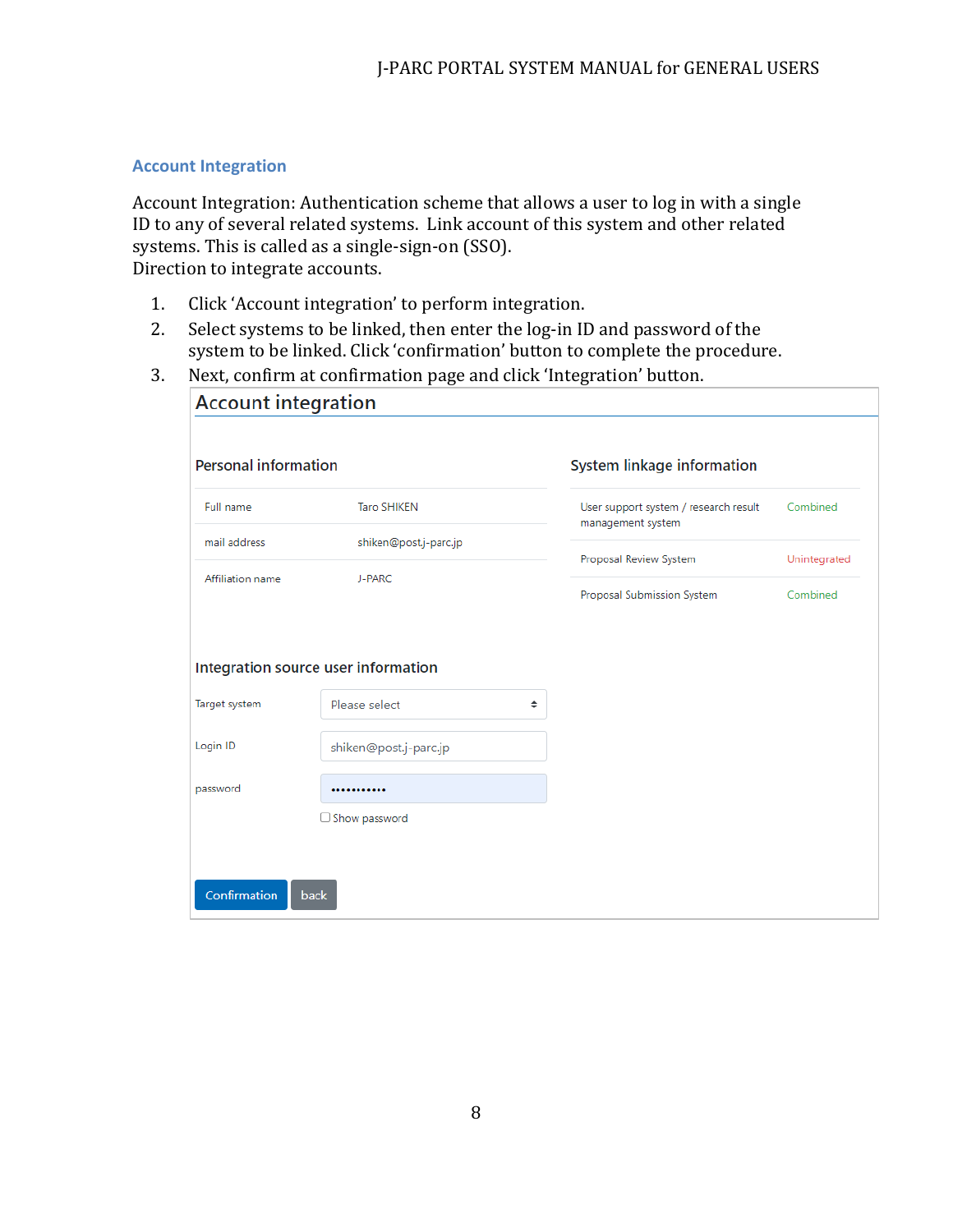# **View login history**

- 1. Click 'View login history' to confirm log-in history.
- 2. See personal log-in history.

| View login history              |                             |                          |  |  |
|---------------------------------|-----------------------------|--------------------------|--|--|
|                                 |                             |                          |  |  |
| search results                  |                             |                          |  |  |
| 1-10 10, 50, 100 lines per page |                             |                          |  |  |
| Whether to log in               | Login attempt date and time | Login attempt IP address |  |  |
| <b>SUCCESS</b>                  | 2022/01/25 16:53:39         | 127.0.0.1                |  |  |
|                                 |                             |                          |  |  |

### **Password reissue**

1. Click 'password reissue' at navigation bar stored at top of site to perform email form.

| <b>J-PARC Portal</b><br>Link $\blacktriangledown$ |                                            | English $\blacktriangleright$ |              | Login<br>Password reissue user registration <sup>3</sup> |
|---------------------------------------------------|--------------------------------------------|-------------------------------|--------------|----------------------------------------------------------|
| <b>Notice</b><br>$\checkmark$                     |                                            |                               |              |                                                          |
| There is no notification.                         |                                            |                               | $\hat{\div}$ | <b>MU-PARC MLF</b>                                       |
| $\checkmark$                                      | Operating environment (recommended)        |                               |              | <b>J-PARC Center Users Office</b>                        |
| Microsoft Windows®                                | Microsoft Edge <sup>®</sup> latest version |                               |              |                                                          |

2. Enter e-mail address and click 'reissue' button. Password will be issued by email.

Please check the address when noting happens after a while.

| <b>Password reissue</b> |  |  |  |  |  |
|-------------------------|--|--|--|--|--|
| mail address            |  |  |  |  |  |
| reissue                 |  |  |  |  |  |

3. Click URL on the e-mail to open form. Enter new password and click 'setting' button to complete the procedure.